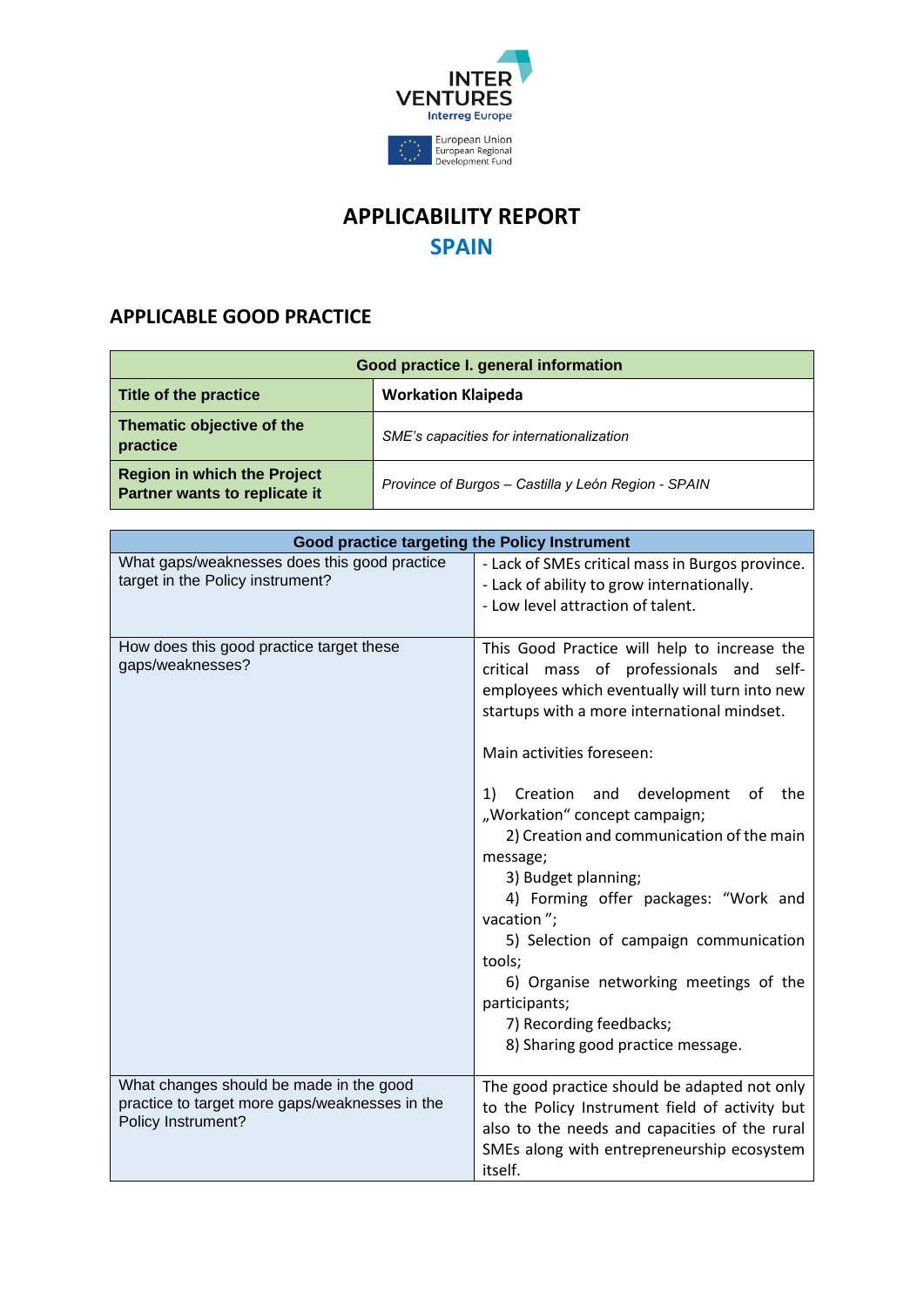| As the Burgos province, the recipient          |
|------------------------------------------------|
| territory/community, a<br>spread-out           |
| depopulated and dispersed rural area, is       |
| different from a single urban area, additional |
| logistic requirements should be taken into     |
| consideration.                                 |
|                                                |

| Feasibility of the good practice in the particular region                 |                                                   |
|---------------------------------------------------------------------------|---------------------------------------------------|
| Do you have proper and reliable support?                                  | The final inclusion of this good practice (or its |
|                                                                           | adapted version) into the Action Plan for the     |
|                                                                           | province of Burgos will depend on the             |
|                                                                           | agreement between the Regional Stakeholders       |
|                                                                           | Group and the owner/manager of the                |
|                                                                           | addressed Policy Instrument - Society for the     |
|                                                                           | Development of the Province of Burgos             |
|                                                                           | (SODEBUR).                                        |
|                                                                           | Thus, the next meeting with Regional              |
|                                                                           | Stakeholders (Semester 3) will be essential in    |
|                                                                           | order to finally decide the measures to be        |
|                                                                           | included in the Action Plan.                      |
| Is there a stable funding option to support the                           | Yes, taking into account the low budget initially |
| good practice application in the long term?                               | required (€10.000). In any case, it will depend   |
|                                                                           | on the annual budget and the commitments of       |
|                                                                           | the Policy Instrument owner.                      |
| Are there any factors (of political or economic                           | Not any major economic issues are foreseen as     |
| nature) that can clearly prevent implementation of<br>this good practice? | for the low implementation budget required.       |
|                                                                           | Future political changes/developments, as a       |
|                                                                           | result of new election outcomes or priorities,    |
|                                                                           | should be considered.                             |
| Are there any factors (of political or economic                           | A clear support from the stakeholders and the     |
| nature) that can clearly foster its implementation?                       | <b>Provincial Government.</b>                     |

| Adaptation of the good practice in the particular region                                                     |                                                                                                                                                                                                                                               |
|--------------------------------------------------------------------------------------------------------------|-----------------------------------------------------------------------------------------------------------------------------------------------------------------------------------------------------------------------------------------------|
| Can the existing design of the good practice be<br>applied as it is?                                         | Yes, however it would be recommended to<br>adapt the concept to the particular<br>circumstances and needs of the province and<br>the economic resources of the<br>Policy<br>Instrument owner.                                                 |
| To what extent does the application of the good<br>practice targets the problems in the application<br>area? | The good practice directly addresses some of<br>the main problems of Burgos such as<br>depopulation, lack of critical mass and<br>internationalization by:<br>Attracting the representatives of the<br>target audience to Burgos province and |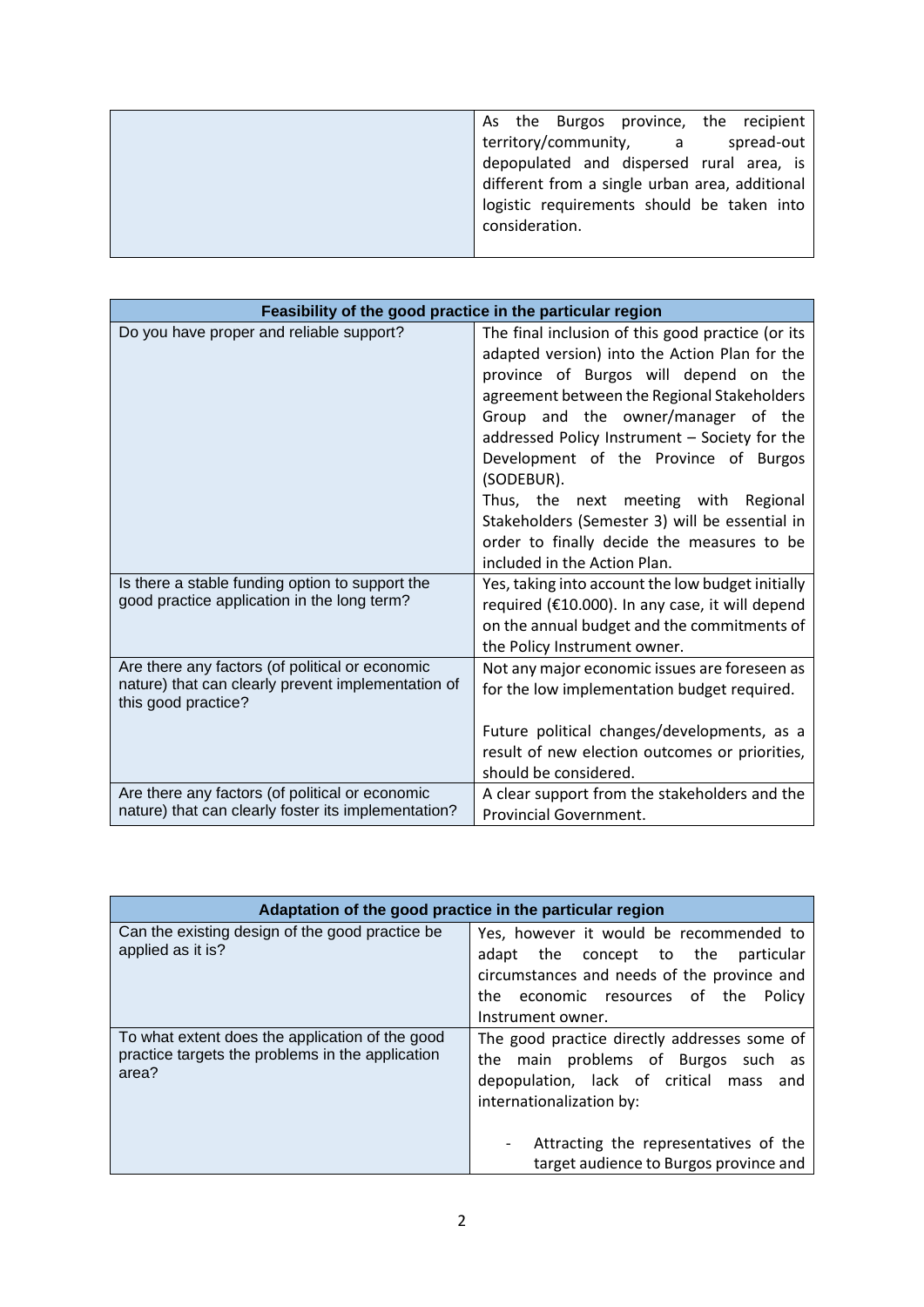|                                                                                                                       | positioning Burgos as a province of<br>freelancers and professionals.                                                                  |
|-----------------------------------------------------------------------------------------------------------------------|----------------------------------------------------------------------------------------------------------------------------------------|
|                                                                                                                       | Supporting the international grow of all<br>Burgos province business community<br>by promoting international business<br>partnerships. |
| Which aspects of the good practice would you<br>have to change in order to adapt them to the<br>needs of your region? | Not major changes required, apart from<br>adaptation to the logistic and geographical<br>characteristics of the territory.             |
| How do you plan to change them?                                                                                       | Introduction of the practice during<br>the<br>development and design of the new period<br>Policy Instrument.                           |

| Transferability/applicability of the good practice in the particular region |                                                   |
|-----------------------------------------------------------------------------|---------------------------------------------------|
| Target groups involved:                                                     | SODEBUR. Owner of the affected<br>Policy          |
|                                                                             | Instrument.                                       |
|                                                                             | Stakeholders directly involved in offering        |
|                                                                             | support to SMEs; Ministry of Industry, Regional   |
|                                                                             | Government of Castilla y León, Chamber of         |
|                                                                             | Federation<br>Ωf<br><b>Business</b><br>Commerce,  |
|                                                                             | Associations, Local Action Groups                 |
|                                                                             | All of them are actively involved in the Regional |
|                                                                             | Stakeholders Group of the project at local level. |
| Multi-level and multi-professional approach:                                | Relevant sectors will be invited to take part in  |
|                                                                             | development process<br>associated<br>as<br>the    |
|                                                                             | partners.                                         |
|                                                                             | CEEI-Burgos and SODEBUR together with the         |
|                                                                             | entities involved in the Regional Stakeholders    |
|                                                                             | Group have enough resources and competences       |
|                                                                             | to disseminate the aim and results of the good    |
|                                                                             | practice in the territory.                        |
| <b>Human resources:</b>                                                     | CEEI-Burgos and SODEBUR staff, as main            |
|                                                                             | responsible organizations for the application of  |
|                                                                             | GP in the territory, has enough<br>the            |
|                                                                             | competences and professional commitment to        |
|                                                                             | ensure a successful implementation (anyway,       |
|                                                                             | this job will be done in collaboration with       |
|                                                                             | experienced entities already included in the      |
|                                                                             | Regional Stakeholders Group).                     |

| Timeline and action plan | First call of projects (August 2021 - July 2022); |
|--------------------------|---------------------------------------------------|
|                          | call, selection of funded projects,               |
|                          | implementation and reporting of beneficiaries.    |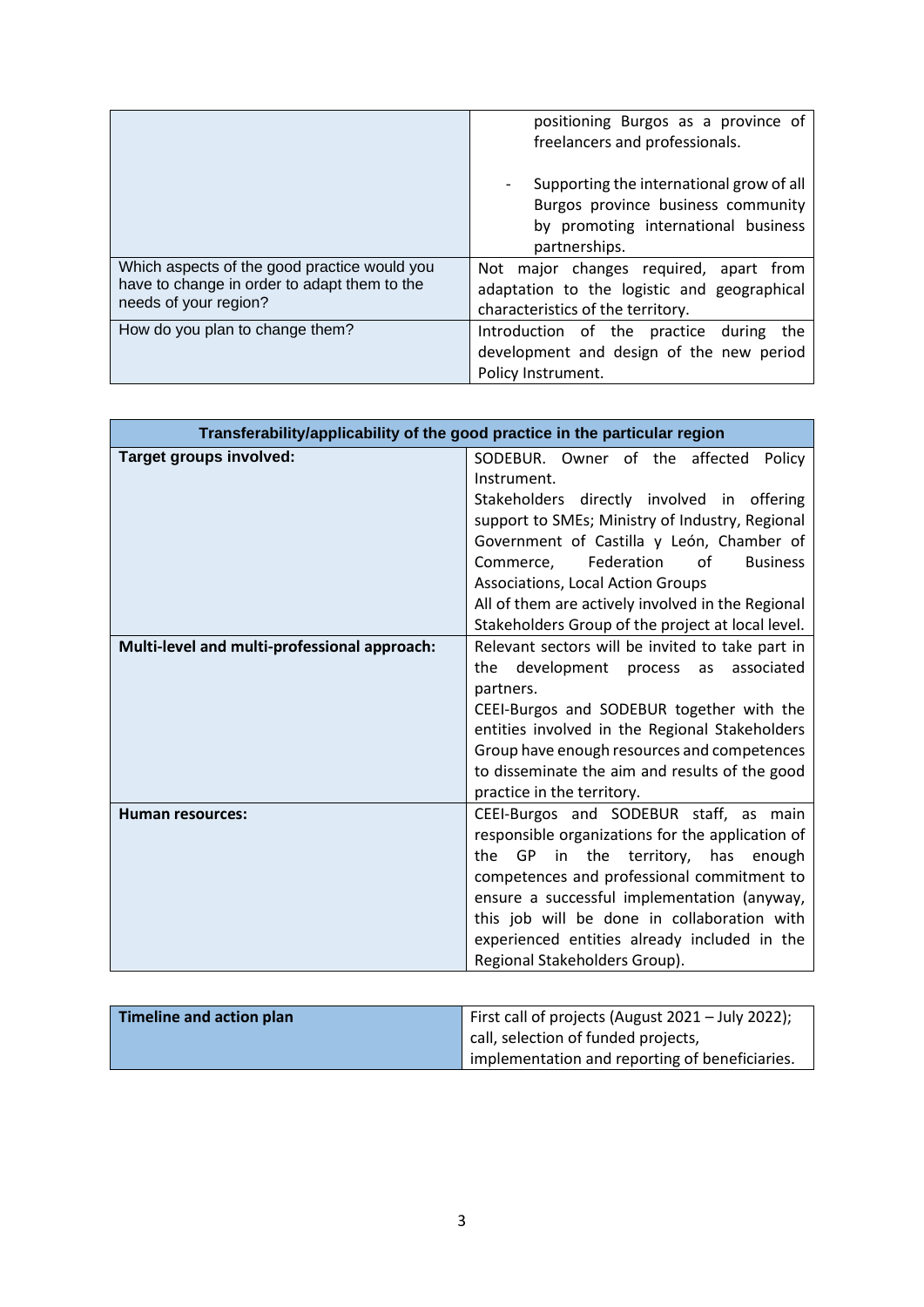| Good practice II. general information                               |                                                                                                                                                 |  |
|---------------------------------------------------------------------|-------------------------------------------------------------------------------------------------------------------------------------------------|--|
| Title of the practice                                               | scheme "Fostering value added<br>business<br>Support<br>cooperation between SMEs operating on different sides of<br>the Hungary-Croatia border" |  |
| Thematic objective of the<br>practice                               | SME's capacities for internationalization                                                                                                       |  |
| <b>Region in which the Project</b><br>Partner wants to replicate it | Province of Burgos - Castilla y León Region - SPAIN                                                                                             |  |

| Good practice targeting the Policy Instrument  |                                                 |
|------------------------------------------------|-------------------------------------------------|
| What gaps/weaknesses does this good practice   | - Lack of cooperation among local (rural)       |
| target in the Policy instrument?               | enterprises with companies abroad.              |
|                                                | - Lack of funding to develop international and  |
|                                                | cooperation projects with foreign companies.    |
| How does this good practice target these       | The good practice is mainly a funding scheme    |
| gaps/weaknesses?                               | to provide non-refundable grants for SME's      |
|                                                | cooperation (companies belonging to different   |
|                                                | EU countries).                                  |
|                                                | It provides funds and encourages cooperation    |
|                                                | among companies from different countries.       |
| What changes should be made in the good        | The good practice should be adapted not only    |
| practice to target more gaps/weaknesses in the | to the Policy Instrument field of activity but  |
| Policy Instrument?                             | also to the needs and capacities of the rural   |
|                                                | SME <sub>s</sub> .                              |
|                                                | For instance, aspects referred to the countries |
|                                                | to work with as well as the funds addressed     |
|                                                | have to be changed respecting from the          |
|                                                | original good practice.                         |

| Feasibility of the good practice in the particular region |                                                   |
|-----------------------------------------------------------|---------------------------------------------------|
| Do you have proper and reliable support?                  | The final inclusion of this good practice (or its |
|                                                           | adapted version) into the Action Plan for the     |
|                                                           | province of Burgos depends on the agreement       |
|                                                           | between the Regional Stakeholders Group and       |
|                                                           | the owner/manager of the addressed Policy         |
|                                                           | Instrument - Society for the Development of       |
|                                                           | the Province of Burgos (SODEBUR).                 |
|                                                           | Thus, the next meeting with Regional              |
|                                                           | Stakeholders (Semester 3) will be crucial to      |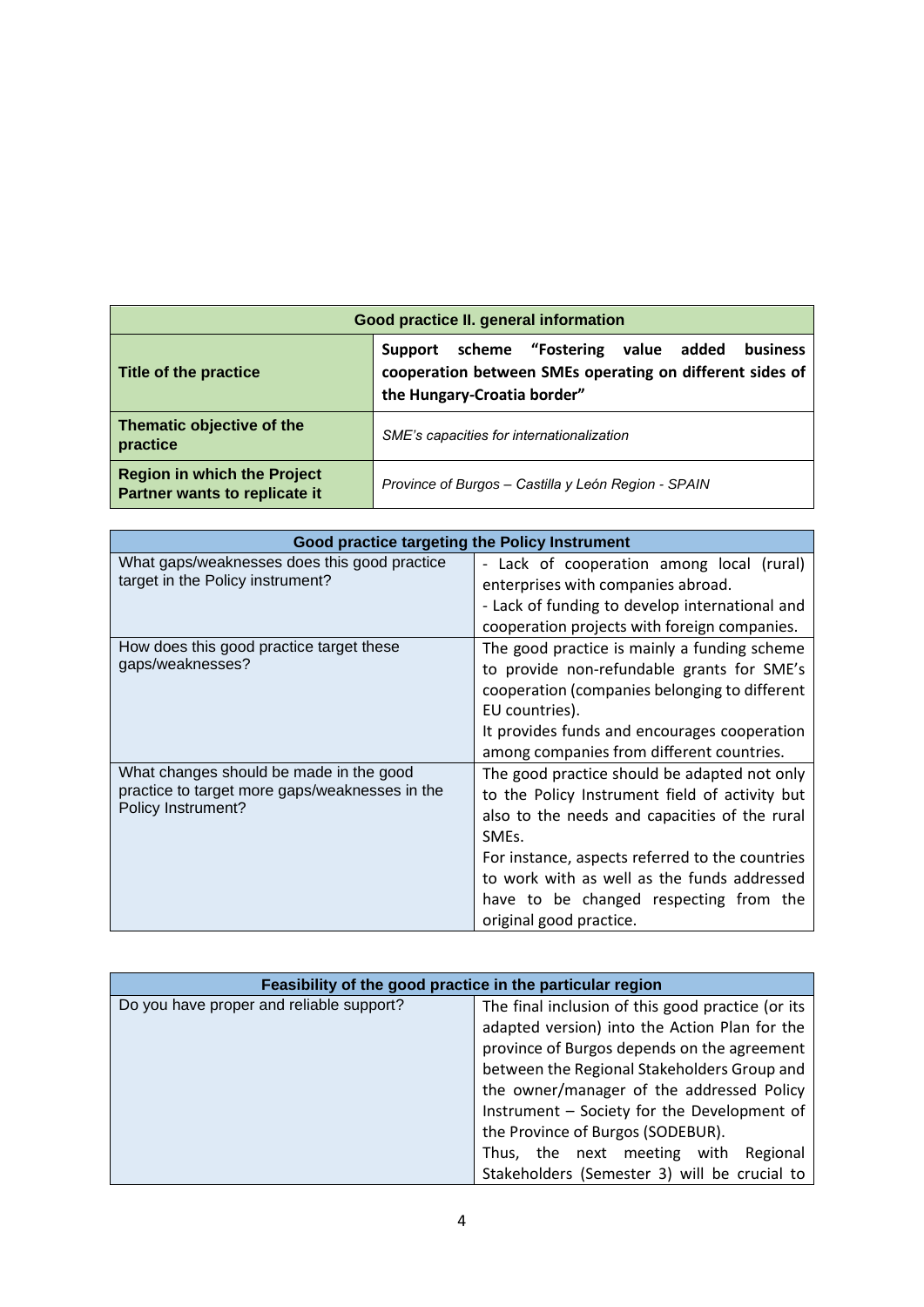|                                                                                                        | finally decide the measures to be included in   |
|--------------------------------------------------------------------------------------------------------|-------------------------------------------------|
|                                                                                                        | the Action Plan.                                |
| Is there a stable funding option to support the                                                        | It will depend on the annual budget and the     |
| good practice application in the long term?                                                            | commitments of the Policy Instrument's          |
|                                                                                                        | manager.                                        |
| Are there any factors (of political or economic<br>nature) that can clearly prevent implementation of  | Lack of economic resources to be exclusively    |
|                                                                                                        | dedicated to this line of funds, which is not a |
| this good practice?                                                                                    | major risk to be considered, taken into account |
|                                                                                                        | the implementation budget of the action.        |
| Are there any factors (of political or economic<br>nature) that can clearly foster its implementation? | Technical view considering this good practice   |
|                                                                                                        | relevant for the territory<br>(accordingly)     |
|                                                                                                        | informing to the political sector).             |

| Adaptation of the good practice in the particular region                                                              |                                                                                                                                                                                                                                                                                                                                                                                                                           |
|-----------------------------------------------------------------------------------------------------------------------|---------------------------------------------------------------------------------------------------------------------------------------------------------------------------------------------------------------------------------------------------------------------------------------------------------------------------------------------------------------------------------------------------------------------------|
| Can the existing design of the good practice be<br>applied as it is?                                                  | No, we should adapt the main concept to the<br>reality of the territory and the economic<br>resources of the Policy Instrument owner.                                                                                                                                                                                                                                                                                     |
| To what extent does the application of the good<br>practice targets the problems in the application<br>area?          | The good practice directly encourages SMEs to<br>work in consortium in an international<br>environment to develop a joint product,<br>technology or service, processes<br>and<br>productive capacities or carry out common<br>marketing activities.                                                                                                                                                                       |
| Which aspects of the good practice would you<br>have to change in order to adapt them to the<br>needs of your region? | The good practice is thought to facilitate<br>cooperation among companies on different<br>sides of the border Croatia - Hungary.<br>We should previously define the target<br>countries to promote cooperation as far as the<br>province of Burgos doesn't have a physical<br>border with any other foreign country.<br>Thus, cooperation with companies from<br>Portugal and France could be the principal<br>objective. |
| How do you plan to change them?                                                                                       | The aim is adapting a Cross Border Programme<br>at European level to a local Policy.<br>Thus, the budget as well as the beneficiaries<br>companies have to be adapted to the situation.                                                                                                                                                                                                                                   |

| Transferability/applicability of the good practice in the particular region |                                                   |  |
|-----------------------------------------------------------------------------|---------------------------------------------------|--|
| Target groups involved:                                                     | Policy<br>SODEBUR. Owner of the affected          |  |
|                                                                             | Instrument.                                       |  |
|                                                                             | Stakeholders directly involved in offering        |  |
|                                                                             | support to SMEs; Ministry of Industry, Regional   |  |
|                                                                             | Government of Castilla y León, Chamber of         |  |
|                                                                             | Commerce, Federation of<br><b>Business</b>        |  |
|                                                                             | Associations, Local Action Groups                 |  |
|                                                                             | All of them are actively involved in the Regional |  |
|                                                                             | Stakeholders Group of the project at local level. |  |